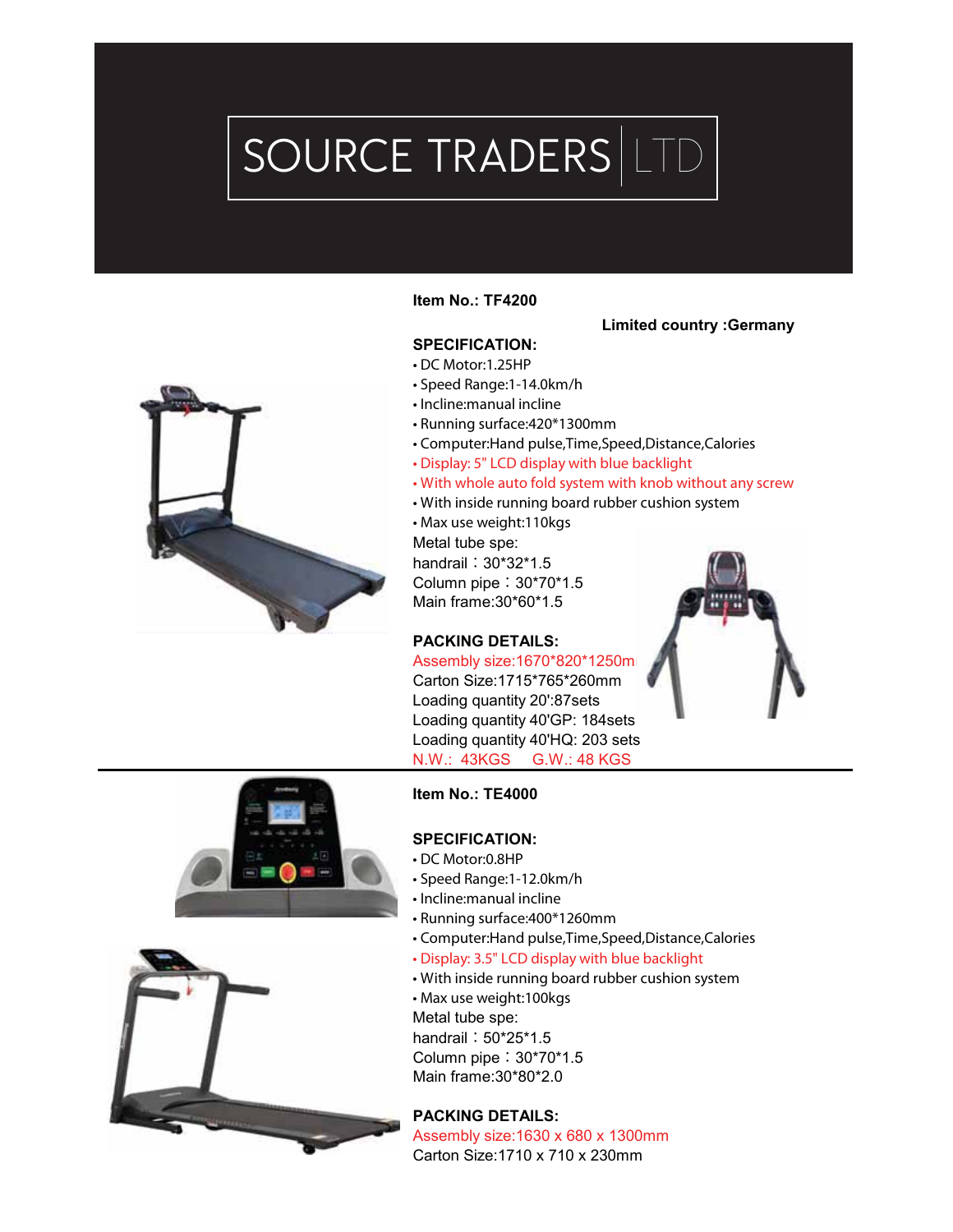Loading quantity 20':99sets Loading quantity 40'GP: 209sets Loading quantity 40'HQ: 230 sets N.W.: 49KGS G.W.: 55KGS





#### **Item No.: TE4200**

#### **SPECIFICATION:**

- DC Motor:1.25HP
- Speed Range:1-14.0km/h
- Incline:manual incline
- Running surface:420\*1260mm
- Computer:Hand pulse,Time,Speed,Distance,Calories
- Display: 3.5" LCD display with blue backlight
- With inside running board rubber cushion system

• Max use weight:100kgs Metal tube spe: handrail: 50\*25\*1.5 Column pipe:30\*70\*1.5

Main frame:30\*70\*2.0

# **PACKING DETAILS:**

Assembly size:1630 x 680 x 1300mm Carton Size:1710 x 710 x 230mm Loading quantity 20':99sets Loading quantity 40'GP: 209sets Loading quantity 40'HQ: 230 sets N.W.: 49KGS G.W.: 55KGS

# **Item No.: TA4600**

# **SPECIFICATION:**

- DC Motor:1.5HP
- Speed Range:1-16.0km/h
- Incline:Automatic incline
- Running surface:460\*1300mm
- Computer:Hand pulse,Time,Speed,Distance,Calories,APP,MP3,USB
- Display: 3 LED display and digital speaker with good soundbox
- With whole auto fold system with knob
- With inside running board rubber cushion system

• Max use weight:120kgs Metal tube spe: handrail: 50\*25\*1.5 Column pipe:30\*70\*1.5

Main frame:40\*25\*2.0

#### **PACKING DETAILS:**

#### Assembly size:1640 x 730 x 1310mm

Carton Size:1710 x 765 x 290mm Loading quantity 20':79sets Loading quantity 40'GP: 166sets Loading quantity 40'HQ: 187 sets N.W.: 55KGS G.W.: 65KGS

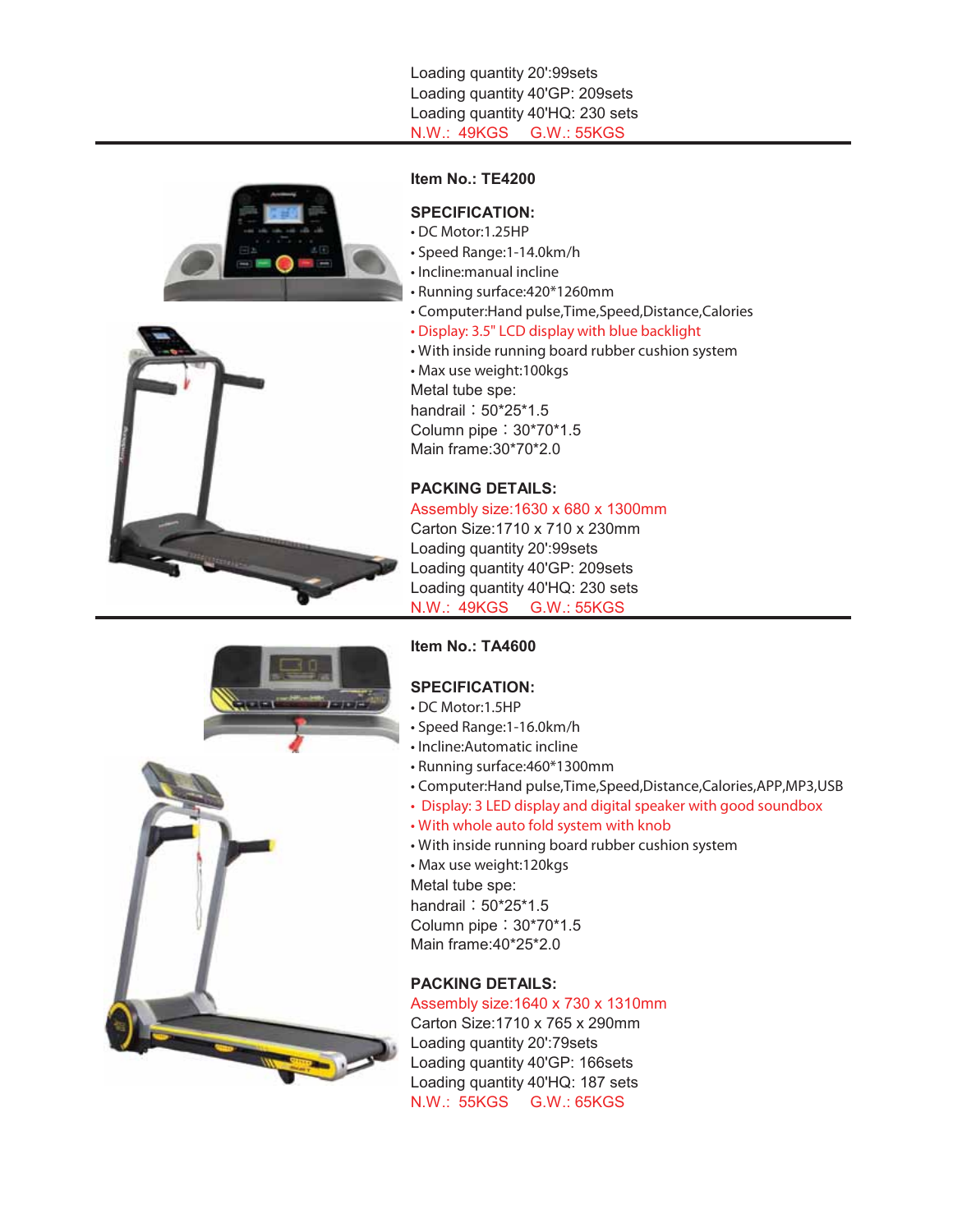

# **Item No.: TA5010**

# **SPECIFICATION:**

- DC Motor:2.5HP
- Speed Range:1-20.0km/h
- Incline:Automatic incline
- Running surface:500\*1400mm
- Computer:Hand pulse,Time,Speed,Distance,Calories,APP,MP3,USB
- Display: 3 LED display and digital speaker with good soundbox
- With whole auto fold system with knob
- With inside running board rubber cushion system
- Max use weight:120kgs

Metal tube spe:

handrail: 50\*25\*1.5 Column pipe:25\*40\*2.0 Upright post tube:30\*70\*1.5

# **PACKING DETAILS:**

#### Assembly size:1740X770X1310mm

Carton Size:1805 x 815 x 285mm Loading quantity 20': 65sets Loading quantity 40'GP: 136 sets Loading quantity 40'HQ: 154 sets N.W.: 66KGS G.W.: 71KGS

**Item No.: TC4200**

#### **SPECIFICATION:**

- DC Motor:1.25HP
- Speed Range:1-14.0km/h
- Incline:manual incline
- Running surface:420\*1200mm
- Computer:Hand pulse,Time,Speed,Distance,Calories
- Display: 5" LCD display with blue backlight
- With safety lock system
- With inside running board rubber cushion system
- Max use weight:120kgs

Metal tube spe:

handrail: 30\*50\*1.5 Column pipe:30\*70\*1.5 Main frame:30\*60\*1.5

#### **PACKING DETAILS:**

Assembly size:1535\*705\*1260mm Carton Size:1635\*765\*290mm Loading quantity 20':84sets Loading quantity 40'GP: 169sets Loading quantity 40'HQ: 195sets N.W.: 43.3KGS G.W.: 48.3KGS





**Item No.: TC4210**

**SPECIFICATION:** • DC Motor:1.25HP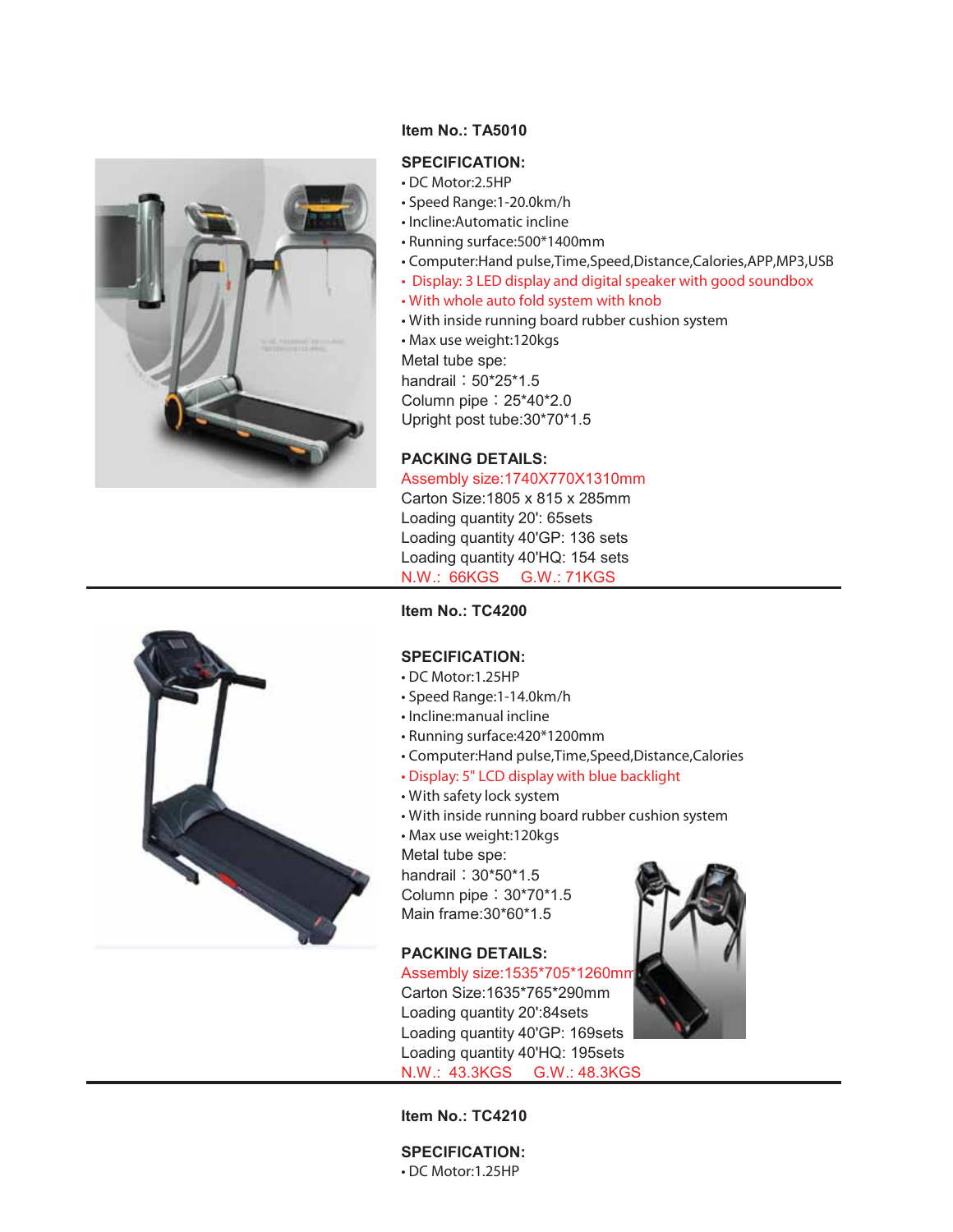







- Speed Range:1-14.0km/h
- Incline:15% Auto incline
- Running surface:420\*1200mm
- Computer:Hand pulse,Time,Speed,Distance,Calories
- Display: 5" LCD display with blue backlight
- With inside running board rubber cushion system

• Max use weight:110kgs Metal tube spe: handrail: 30\*50\*1.5 Column pipe:30\*70\*1.5 Main frame:30\*60\*1.5

#### **PACKING DETAILS:**

Assembly size:1535\*705\*1260mm Carton Size:1635\*765\*290mm Loading quantity 20':84sets Loading quantity 40'GP: 169sets Loading quantity 40'HQ: 195sets N.W.:45.2KGS G.W.: 50.2KGS

#### **Item No.: TA4810 SPECIFICATION:**

- DC Motor:1.75HP
- Speed Range:1-18.0km/h
- Incline:15% Auto incline
- Running surface: 1350\*480mm
- Computer:Hand pulse,Time,Speed,Distance,Calories,Incline
- Display:7.8 inch LCD display with blue backlight
- •Programs:18 pre-set programs,U1-U3
- With safety lock system
- With inside running board rubber cushion system
- Max use weight:120kgs

Option:Change into AC motor, BLUETOOTH/+USD4 Metal tube spe: handrail: 30\*50\*1.5 Column pipe:40\*100\*1.5

Main frame:40\*80\*1.5

#### **PACKING DETAILS:**

Assembly size: 1650\*775\*1335mm Carton Size:1715\*790\*365mm Loading quantity 20': 50sets Loading quantity 40'GP: 106 sets Loading quantity 40'HQ: 133 sets N.W.: 65.8KGS G.W.: 73.8 KGS

# **Item No.: TB4000**

# **SPECIFICATION:**

- DC Motor:1.25HP
- Speed Range:1-14.0km/h
- Incline:manual incline
- Running surface:400\*1200mm
- Computer:Hand pulse,Time,Speed,Distance,Calories
- Display: 5" LCD display with blue backlight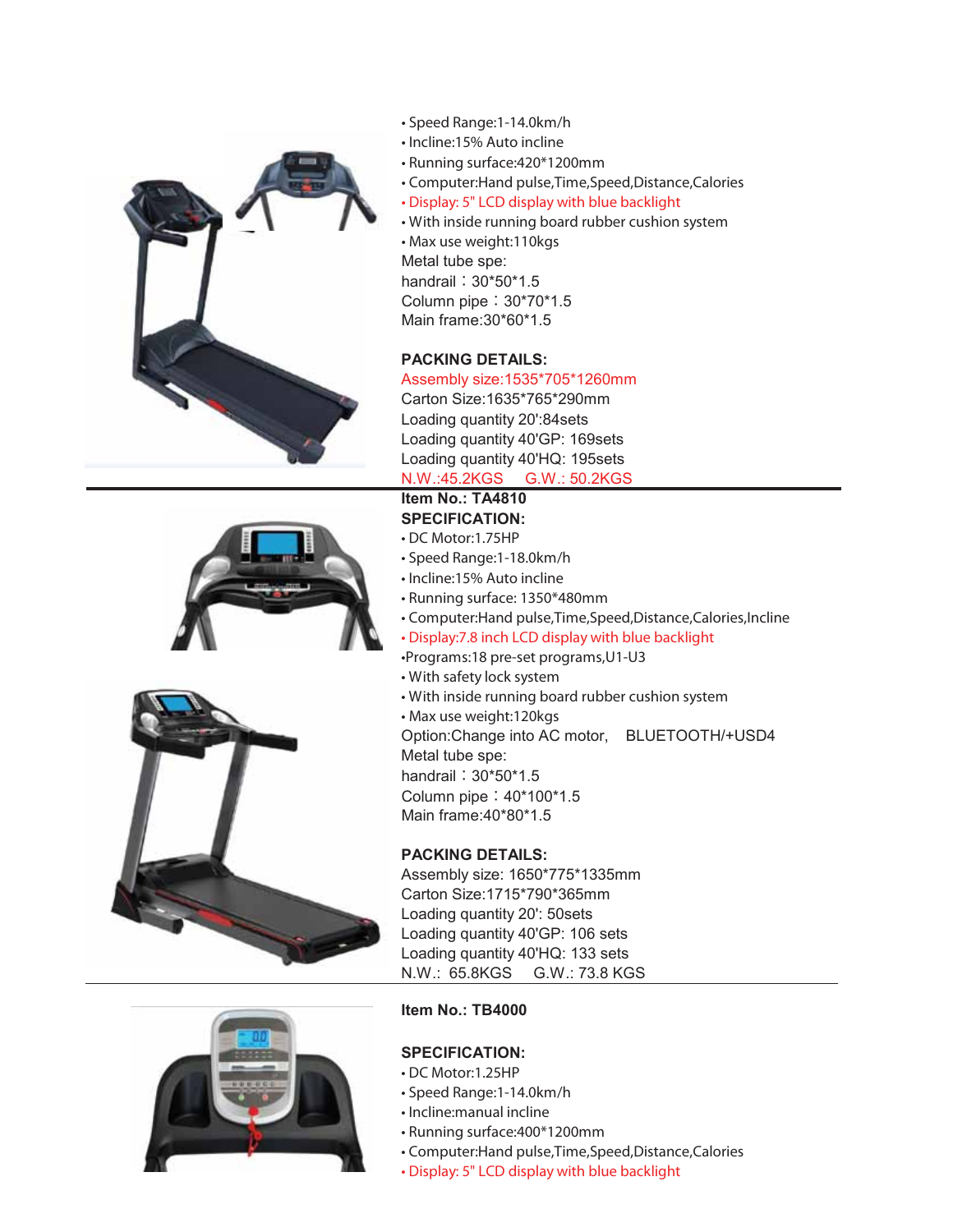

• With safety lock system • With inside running board rubber cushion system • Max use weight:100kgs Metal tube spe: handrail: 30\*50\*1.5 Column pipe:30\*70\*1.5 Main frame:30\*60\*1.5

# **PACKING DETAILS:**

#### Assembly size:1590\*685\*1360mm

Carton Size:1615\*755\*290mm Loading quantity 20':80sets Loading quantity 40'GP: 170sets Loading quantity 40'HQ: 191 sets N.W.: 42.6KGS G.W.: 47.8 KGS

# **Item No.: TA4000**

# **SPECIFICATION:**

- DC Motor:1.25HP
- Speed Range:1-14.0km/h
- Incline:manual incline
- Running surface:400\*1200mm
- Computer:Hand pulse,Time,Speed,Distance,Calories

#### • Display: 5" LCD display with blue backlight

- With safety lock system
- With inside running board rubber cushion system
- Max use weight:100kgs
- Metal tube spe:

handrail: 32\*1.5 Column pipe:30\*70\*1.5 Main frame:30\*60\*1.5

# **PACKING DETAILS:**

Assembly size: 1550\*700\*1240mm Carton Size:1635\*775\*290mm Loading quantity 20':80sets Loading quantity 40'GP: 170sets Loading quantity 40'HQ: 191 sets N.W.: 41KGS G.W.: 46 KGS





#### **Item No.: TD4000**

#### **SPECIFICATION:**

- DC Motor:1.25HP
- Speed Range:1-14.0km/h
- Incline:manual incline
- Running surface:400\*1200mm
- Computer:Hand pulse,Time,Speed,Distance,Calories
- Display: 5" LCD display with blue backlight
- With safety lock system
- With inside running board rubber cushion system
- Max use weight:100kgs
- Metal tube spe: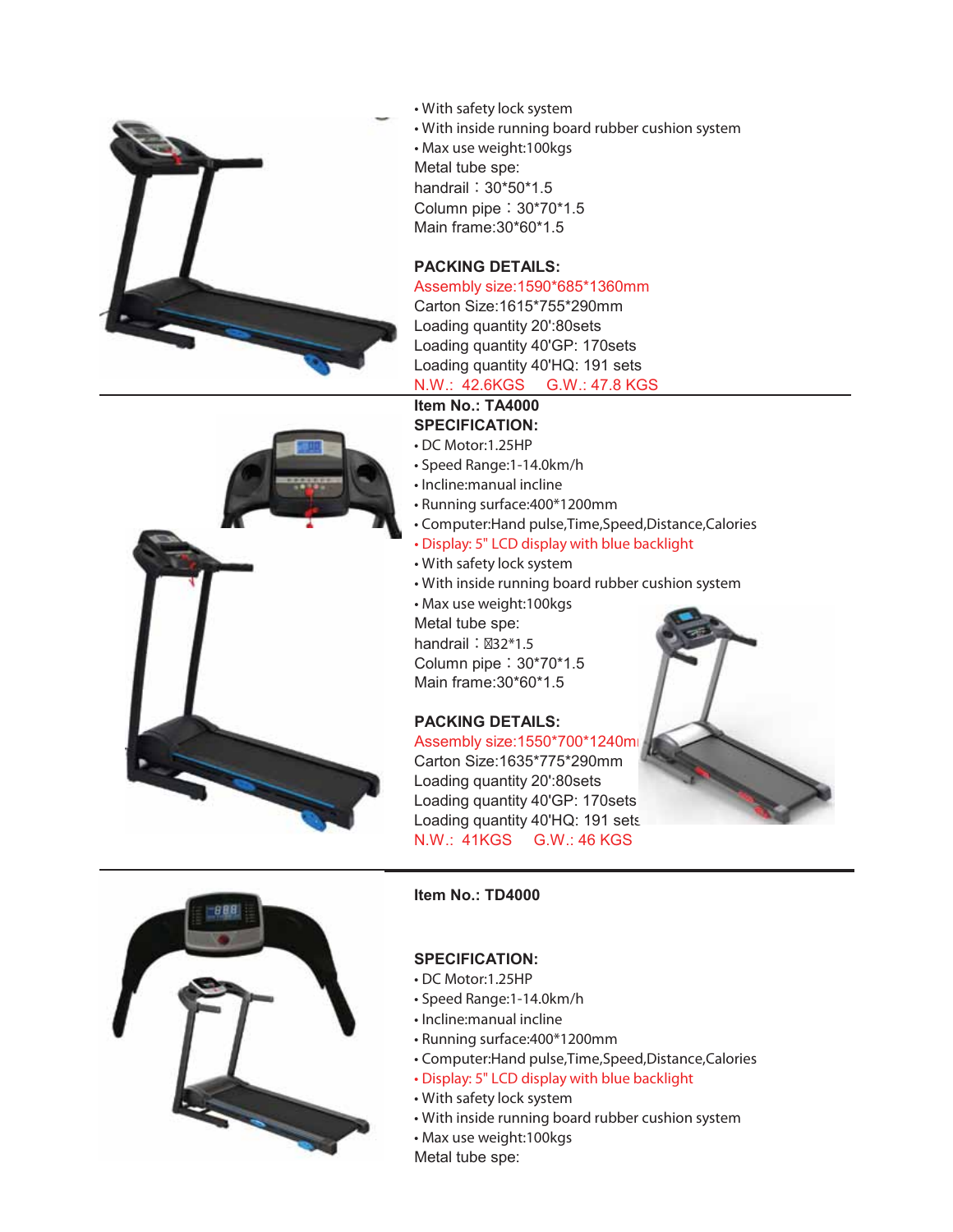handrail: 30\*50\*1.5 Column pipe:30\*70\*1.5 Main frame:30\*60\*1.5

#### **PACKING DETAILS:**

#### Assembly size:1590\*685\*1360mm

Carton Size:1635\*775\*290mm Loading quantity 20':80sets Loading quantity 40'GP: 170sets Loading quantity 40'HQ: 191 sets

# N.W.: 42.6KGS G.W.: 47.6 KGS

# **Item No.: TD4001**

# **SPECIFICATION:**

# • DC Motor:1HP

- Speed Range:0.8-12.0km/h
- Incline:manual incline
- Running surface:1200\*400MM
- Computer:Hand pulse,Time,Speed,Distance,Calories
- Display:Led display with blue backlight
- •Programs:12 pre-set programs
- With safety lock system
- With inside running board rubber cushion system
- Max use weight:100kgs
- Metal tube spe:

handrail: 31.8\*1.5 Column pipe:30\*70\*1.5

Main frame:30\*60\*1.5

#### **PACKING DETAILS:**

Assembly size:L1500\*675\*1140 mm Carton Size:1580\*725\*235mm Loading quantity 20':103sets Loading quantity 40'GP: 210 sets Loading quantity 40'HQ: 256 sets N.W.: 43KGS G.W.: 49 KGS

#### **Item No.: TH4000 SPECIFICATION:**

- DC Motor:1HP
- Speed Range:0.8-12.0km/h
- Incline:manual incline
- Running surface:1200\*400MM
- Computer:Hand pulse,Time,Speed,Distance,Calories

#### • Display:5'' LCD display with blue backlight

- •Programs:12 pre-set programs
- With safety lock system
- With inside running board rubber cushion system
- Max use weight:100kgs

# **PACKING DETAILS:**

Assembly size:L1590\*685\*1360 mm Carton Size:1600\*775\*260mm



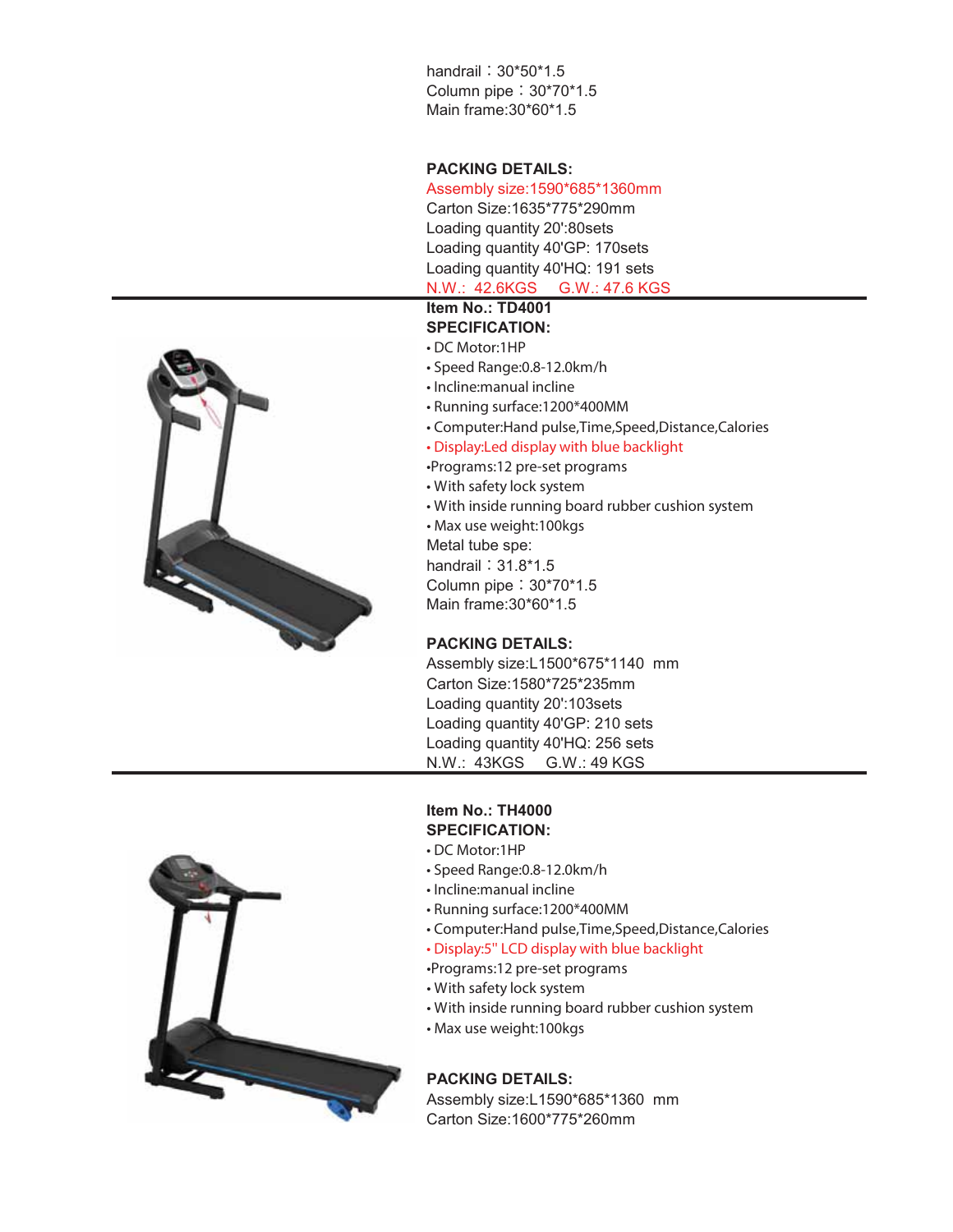Loading quantity 20':95sets Loading quantity 40'GP: 200 sets Loading quantity 40'HQ: 223 sets N.W.: 40KGS G.W.: 47 KGS





- DC Motor:0.8HP
- Speed Range:0.8-10.0km/h
- Running surface:1100\*380MM
- With inside running board rubber cushion system
- With APP bluetooth and controller , handlebar
- Max use weight:90kgs

Metal tube spe: handrail: 30\*60\*1.5 Column pipe:30\*70\*1.5 Main frame:30\*60\*1.5

## **PACKING DETAILS:**

Assembly size:1335L\*640W\*1045H mm Carton Size:1425\*705\*185 mm Loading quantity 20':165sets Loading quantity 40'GP: 328 sets Loading quantity 40'HQ: 378 sets N.W.: 27.5KGS G.W.: 31.5KGS

# **Item No.: WA3800 SPECIFICATION:**

- DC Motor:0.8HP
- Speed Range:0.8-10.0km/h
- Running surface:1100\*380MM
- With inside running board rubber cushion system
- With APP bluetooth and controller
- Max use weight:90kgs

Metal tube spe:

handrail: 30\*60\*1.5

Column pipe:30\*70\*1.5 Main frame:30\*60\*1.5

## **PACKING DETAILS:**

Assembly size:1335L\*640W\*165H mm Carton Size:1425\*705\*185 mm Loading quantity 20':165sets Loading quantity 40'GP: 328 sets Loading quantity 40'HQ: 378 sets N.W.: 22.8KGS G.W.: 26.8KGS



# **Item No.: WD4000 SPECIFICATION:**

- DC Motor:0.65HP
- Speed Range:0.8-6.0km/h
- Running surface:1200\*400MM
- With inside running board rubber cushion system
- With APP bluetooth and controller
- Max use weight:100kgs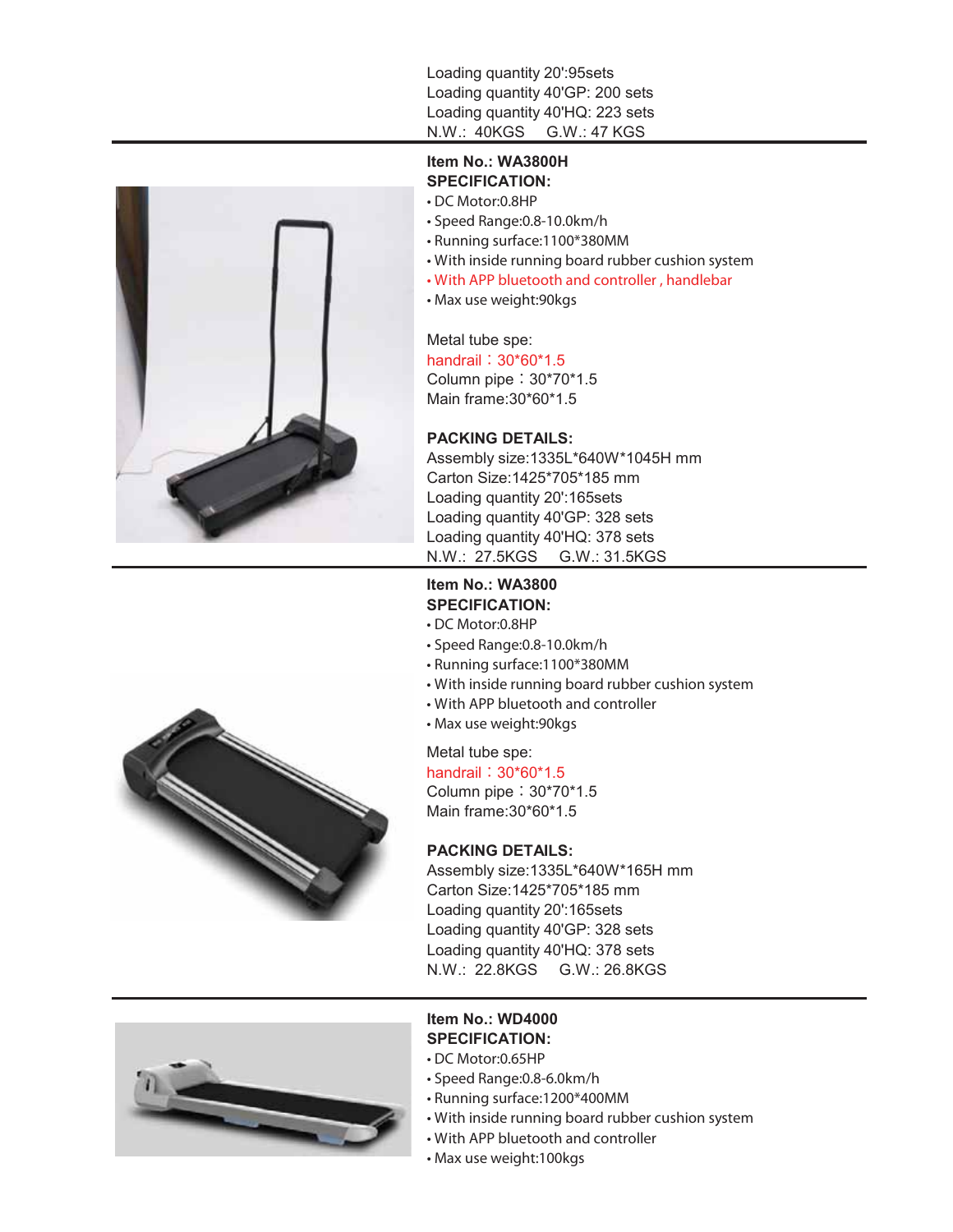# **PACKING DETAILS:**

Assembly size: mm Carton Size: mm Loading quantity 20':sets Loading quantity 40'GP: sets Loading quantity 40'HQ: 350~360 sets N.W.: 26KGS G.W.: 30.5KGS

- Item No.: D234A
- SPECIFICATION:
- DC Motor:0.65HP
- Speed Range:0.8KM/H-10KM/H
- Running surface:340\*950Mm
- With inside running board rubber cushion system
- With APP bluetooth and controller
- Max use weight:80kgs

PACKING DETAILS:

Assembly size:1230\*625\*1195mm Carton Size: 1305\*665\*285mm Loading quantity 20':116 sets Loading quantity 40'GP: 243sets Loading quantity 40'HQ: 270 sets N.W.: 24.7 G.W.:30KGS

Item No.: music flat treadmill model:KMS-QB01

# SPECIFICATION:

• DC Motor:0.65HP

- Speed Range:1KM/H-6KM/H
- Running surface:340\*950Mm
- With inside running board rubber cushion system
- With APP bluetooth and controller
- Max use weight:90kgs

PACKING DETAILS: Assembly size:1356\*702\*182mm Packing size:1417\*772\*329 mm Loading quantity 20':84 sets Loading quantity 40'GP: 168sets Loading quantity 40'HQ: 192 sets N.W.: 27 G.W.:31KGS



SPECIFICATION:

- DC Motor:0.65HP
- Speed Range:1KM/H-6KM/H
- Running surface:1220\*400mm
	- Buffer system: high elastic silicone suspension damping Input power :220V 50/60HZ
	- Max use weight:90kgs



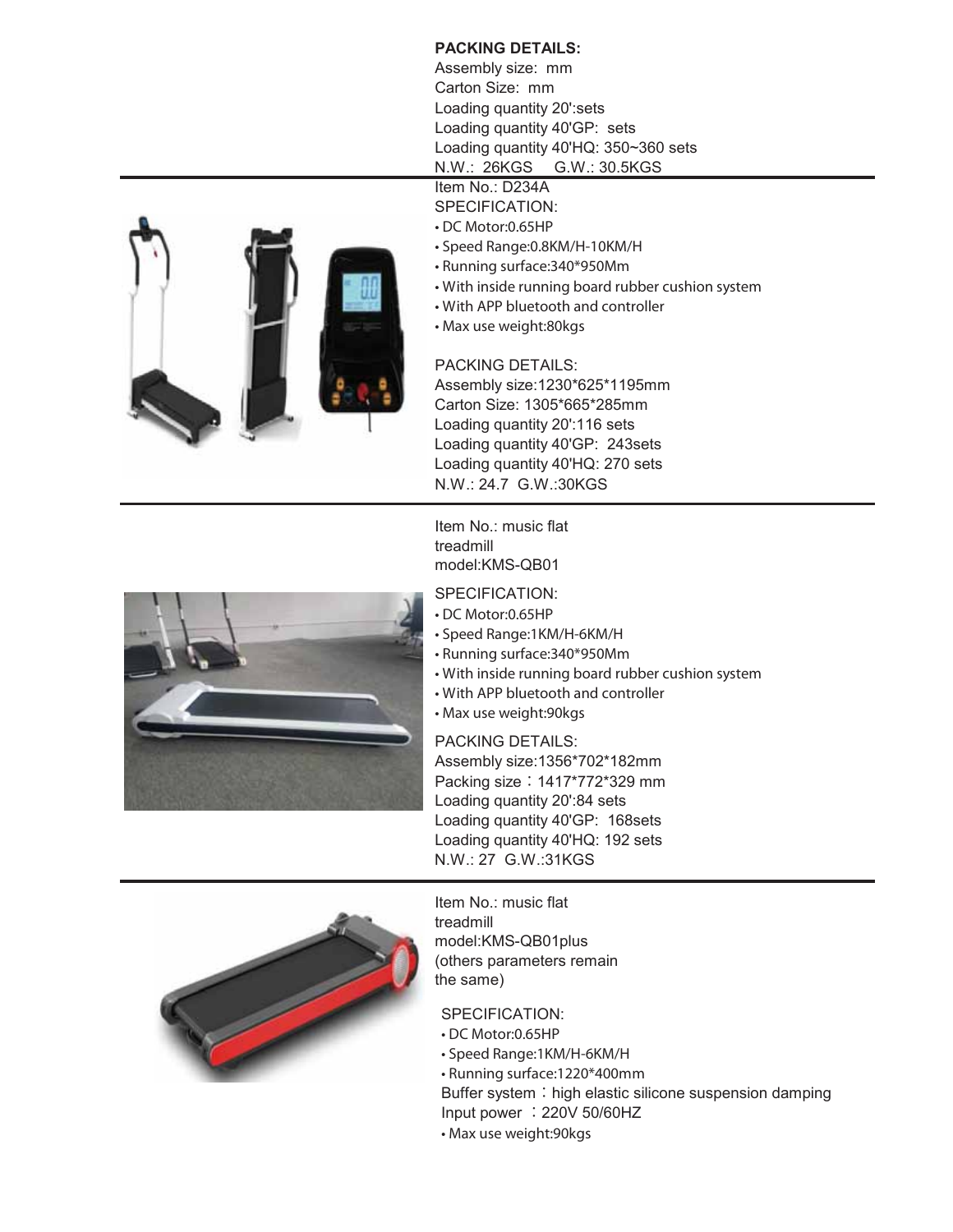# PACKING DETAILS:





Assembling Size: 1526\*702\*182mm Packing size:1587\*772\*329 mm Loading quantity 20':72 sets Loading quantity 40'GP: 153sets Loading quantity 40'HQ: 174 sets N.W.: 31KGS G.W.:39KGS

Item No.: KMS-QB03 SPECIFICATION: aux Motor Power:DC 0.8HP normal touch surface: Speed ,MP3 Player, Incline:NO Buffer system: high elastic silicone suspension damping Input power :220V 50/60HZ Speed range: 1-12KM/H

PACKING DETAILS: Assembling Size: 1526\*702\*1103mm Packing size:1587\*772\*329mm Loading quantity 20':72 sets Loading quantity 40'GP: 153sets Loading quantity 40'HQ: 174 sets N.W.: 39KGS G.W.:46KGS



**Treadmill** SPECIFICATION: aux Motor Power:DC0.75HP normal touch surface: Speed ,MP3 Player, Incline:Fixed Slope Input power :220V 50/60HZ Speed range: 1.0KM/H-12KM/H • Running surface:420\*1210mm Max User Weight:110KG PACKING DETAILS: Assembling Size: 1520\*755\*1202mm Packing size:1590\*825\*355mm Loading quantity 20': Loading quantity 40'GP: Loading quantity 40'HQ: 130 sets N.W.: 46KGS G.W.:55KGS



Item No.: KMS-E3-HIFI **Treadmill** SPECIFICATION: aux Motor Power:DC0.75HP normal touch surface: Speed ,MP3 Player,Diamond Pattern Incline:Fixed Slope Input power :220V 50/60HZ Speed range: 1.0KM/H-12KM/H • Running surface:420\*1210mm Max User Weight:110KG PACKING DETAILS: Assembling Size: 1520\*755\*1257mm Packing size:1590\*825\*355mm Loading quantity 20': Loading quantity 40'GP: